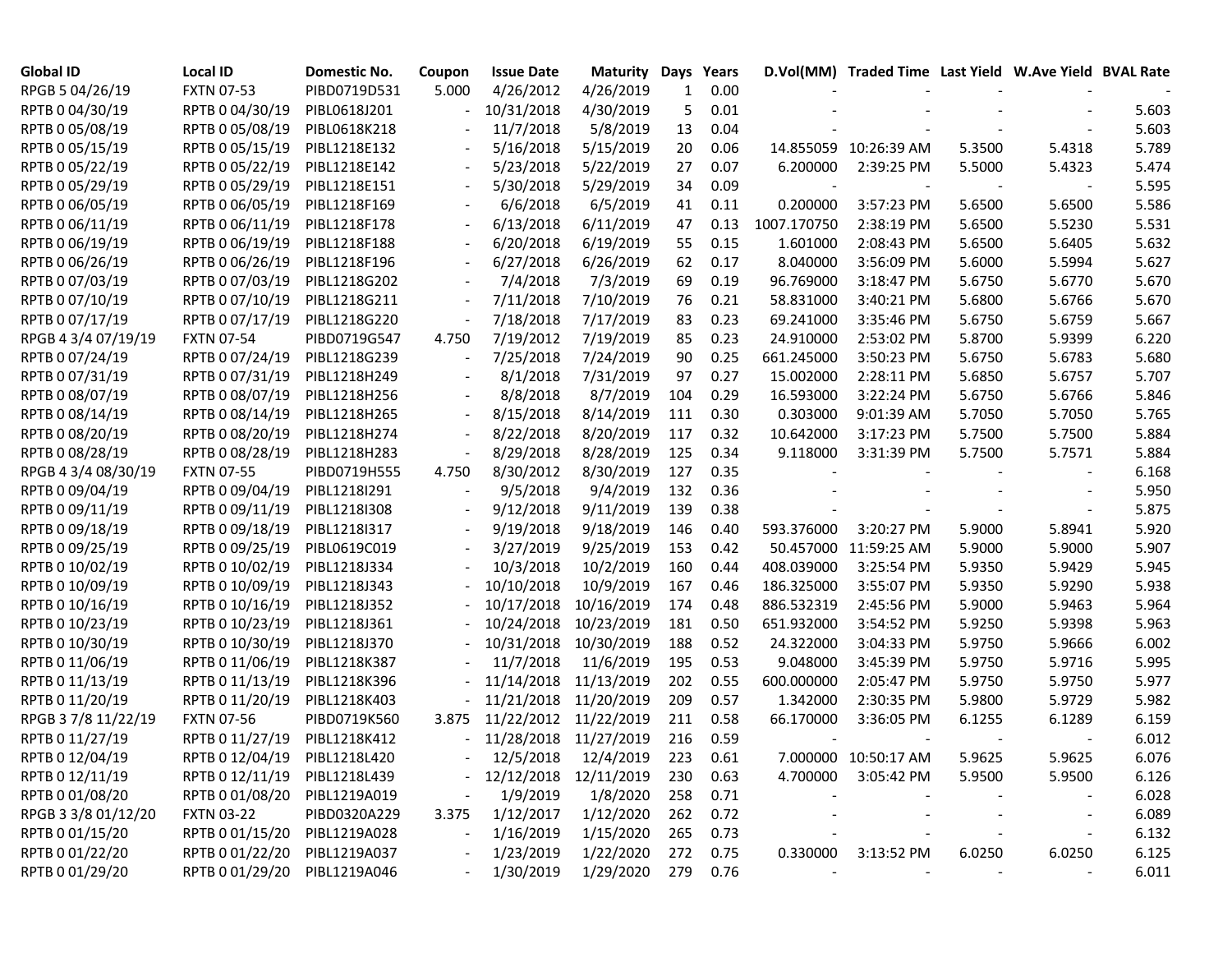| <b>Global ID</b>     | <b>Local ID</b>   | Domestic No. | Coupon                   | <b>Issue Date</b> | <b>Maturity</b> |     | Days Years | D.Vol(MM)        | Traded Time Last Yield W.Ave Yield BVAL Rate |        |                          |       |
|----------------------|-------------------|--------------|--------------------------|-------------------|-----------------|-----|------------|------------------|----------------------------------------------|--------|--------------------------|-------|
| RPTB 0 02/05/20      | RPTB 0 02/05/20   | PIBL1219B054 |                          | 2/6/2019          | 2/5/2020        | 286 | 0.78       | 17.104000        | 2:24:29 PM                                   | 5.9250 | 5.9300                   | 6.141 |
| RPTB 0 02/12/20      | RPTB 0 02/12/20   | PIBL1219B063 |                          | 2/13/2019         | 2/12/2020       | 293 | 0.80       |                  |                                              |        |                          | 6.119 |
| RPGB 7 3/4 02/18/20  | <b>FXTN 10-50</b> | PIBD1020B508 | 7.750                    | 2/18/2010         | 2/18/2020       | 299 | 0.82       | 307.500000       | 2:16:43 PM                                   | 6.0700 | 6.0298                   | 6.036 |
| RPTB 0 02/19/20      | RPTB 0 02/19/20   | PIBL1219B072 |                          | 2/20/2019         | 2/19/2020       | 300 | 0.82       | 0.243000         | 2:00:30 PM                                   | 6.0000 | 6.0000                   | 6.105 |
| RPTB 0 03/11/20      | RPTB 0 03/11/20   | PIBL1219C106 |                          | 3/13/2019         | 3/11/2020       | 321 | 0.88       | 15.209500        | 2:51:03 PM                                   | 5.9750 | 5.9785                   | 6.146 |
| RPTB 0 03/18/20      | RPTB 0 03/18/20   | PIBL1219C115 | $\overline{\phantom{a}}$ | 3/20/2019         | 3/18/2020       | 328 | 0.90       |                  |                                              |        |                          | 6.121 |
| RPTB 0 03/25/20      | RPTB 0 03/25/20   | PIBL1219C124 | $\overline{\phantom{a}}$ | 3/27/2019         | 3/25/2020       | 335 | 0.92       | 1.543000         | 2:22:11 PM                                   | 5.9805 | 5.9802                   | 6.112 |
| RPTB 0 04/01/20      | RPTB 0 04/01/20   | PIBL1219D132 | $\overline{\phantom{a}}$ | 4/3/2019          | 4/1/2020        | 342 | 0.94       | 24.830000        | 3:39:04 PM                                   | 5.9750 | 5.9821                   | 6.090 |
| RPTB 0 04/08/20      | RPTB 0 04/08/20   | PIBL1219D141 | $\overline{\phantom{a}}$ | 4/10/2019         | 4/8/2020        | 349 | 0.96       | 271.963000       | 3:39:05 PM                                   | 6.0500 | 6.0517                   | 6.062 |
| RPGB 4 1/4 04/11/20  | RTB 03-08         | PIID0320D087 | 4.250                    | 4/11/2017         | 4/11/2020       | 352 | 0.96       | 395.622000       | 3:42:03 PM                                   | 6.0000 | 6.0445                   | 6.072 |
| RPGB 7 1/4 08/19/20  | RTB 10-01         | PIID1020H015 | 7.250                    | 8/19/2010         | 8/19/2020       | 482 | 1.32       |                  | 27.500000 10:38:41 AM                        | 5.9900 | 5.9900                   | 6.035 |
| RPGB 3 3/8 08/20/20  | <b>FXTN 05-73</b> | PIBD0520H735 | 3.375                    | 8/20/2015         | 8/20/2020       | 483 | 1.32       |                  | 1.000000 11:30:27 AM                         | 6.0495 | 6.0495                   | 6.063 |
| RPGB 6 1/8 09/16/20  | <b>FXTN 10-51</b> | PIBD1020I510 | 6.125                    | 9/16/2010         | 9/16/2020       | 510 | 1.40       |                  |                                              |        |                          | 6.100 |
| RPGB 5 7/8 12/16/20  | <b>FXTN 10-52</b> | PIBD1020L525 | 5.875                    | 12/16/2010        | 12/16/2020      | 601 | 1.65       |                  |                                              |        |                          | 5.903 |
| RPGB 4 1/4 01/25/21  | <b>FXTN 03-23</b> | PIBD0321A236 | 4.250                    | 1/25/2018         | 1/25/2021       | 641 | 1.76       |                  |                                              |        |                          | 5.950 |
| RPGB 7 3/8 03/03/21  | RTB 10-02         | PIID1021C027 | 7.375                    | 3/3/2011          | 3/3/2021        | 678 | 1.86       |                  | 18.000000 10:42:56 AM                        | 5.9900 | 5.9900                   | 5.987 |
| RPGB 3 1/2 03/20/21  | <b>FXTN 07-57</b> | PIBD0721C574 | 3.500                    | 3/20/2014         | 3/20/2021       | 695 | 1.90       |                  | 1.000000 11:31:18 AM                         | 5.9750 | 5.9750                   | 6.069 |
| RPGB 6 1/2 04/28/21  | <b>FXTN 10-53</b> | PIBD1021D531 | 6.500                    | 4/28/2011         | 4/28/2021       | 734 | 2.01       |                  |                                              |        | $\overline{\phantom{a}}$ | 6.021 |
| RPGB 4 7/8 06/13/21  | RTB 03-09         | PIID0321F092 | 4.875                    | 6/13/2018         | 6/13/2021       | 780 | 2.14       | 0.880000         | 3:38:33 PM                                   | 5.9500 | 5.9500                   | 5.940 |
| RPGB 5 3/4 10/20/21  | RTB 10-03         | PIID1021J039 | 5.750                    | 10/20/2011        | 10/20/2021      | 909 | 2.49       |                  |                                              |        |                          | 6.112 |
| RPGB 5 3/4 11/24/21  | <b>FXTN 10-55</b> | PIBD1021K551 | 5.750                    | 11/24/2011        | 11/24/2021      | 944 | 2.59       |                  |                                              |        |                          | 6.123 |
| RPGB 63/8 01/19/22   | <b>FXTN 10-54</b> | PIBD1022G545 | 6.375                    | 7/19/2011         | 1/19/2022 1000  |     | 2.74       |                  |                                              |        |                          | 5.997 |
| RPGB 4 01/26/22      | <b>FXTN 05-74</b> | PIBD0522A747 | 4.000                    | 1/26/2017         | 1/26/2022 1007  |     | 2.76       |                  | 130.000000 10:10:49 AM                       | 5.8500 | 5.8500                   | 5.874 |
| RPGB 15 03/14/22     | <b>FXTN 20-02</b> | PIBD2022C021 | 15.000                   | 3/14/2002         | 3/14/2022 1054  |     | 2.89       |                  |                                              |        |                          | 5.815 |
| RPGB 4 7/8 08/02/22  | <b>FXTN 10-56</b> | PIBD1022H562 | 4.875                    | 8/2/2012          | 8/2/2022 1195   |     | 3.27       |                  |                                              |        |                          | 6.106 |
| RPGB 4 3/4 09/13/22  | <b>FXTN 10-57</b> | PIBD1022I570 | 4.750                    | 9/13/2012         | 9/13/2022 1237  |     | 3.39       |                  |                                              |        |                          | 6.025 |
| RPGB 12 3/4 10/17/22 | <b>FXTN 20-03</b> | PIBD2022J033 | 12.750                   | 10/17/2002        | 10/17/2022 1271 |     | 3.48       |                  |                                              |        |                          | 5.941 |
| RPGB 4 5/8 12/04/22  | RTB 05-11         | PIID0522L114 | 4.625                    | 12/4/2017         | 12/4/2022 1319  |     | 3.61       | 226.830000       | 3:15:41 PM                                   | 5.8000 | 5.8000                   | 5.803 |
| RPGB 4 12/06/22      | <b>FXTN 10-58</b> | PIBD1022L585 | 4.000                    | 12/6/2012         | 12/6/2022 1321  |     | 3.62       |                  |                                              |        |                          | 6.006 |
| RPGB 13 02/20/23     | <b>FXTN 20-04</b> | PIBD2023B048 | 13.000                   | 2/20/2003         | 2/20/2023 1397  |     | 3.83       | 80.000000        | 3:14:17 PM                                   | 5.9100 | 5.9100                   | 5.959 |
| RPGB 5 1/2 03/08/23  | <b>FXTN 05-75</b> | PIBD0523C752 | 5.500                    | 3/8/2018          | 3/8/2023 1413   |     | 3.87       | 10.000000        | 3:10:43 PM                                   | 5.8750 | 5.8750                   | 5.879 |
| RPGB 3 1/2 04/21/23  | <b>FXTN 07-58</b> | PIBD0723D588 | 3.500                    | 4/21/2016         | 4/21/2023 1457  |     | 3.99       |                  | 2.500000 11:23:45 AM                         | 5.9250 | 5.9250                   | 5.920 |
| RPGB 11 7/8 05/29/23 | <b>FXTN 20-05</b> | PIBD2023E054 | 11.875                   | 5/29/2003         | 5/29/2023 1495  |     | 4.09       |                  |                                              |        | $\overline{\phantom{a}}$ | 6.050 |
| RPGB 3 1/4 08/15/23  | RTB 10-04         | PIID1023H046 | 3.250                    | 8/15/2013         | 8/15/2023 1573  |     | 4.31       | 35.443000        | 3:23:20 PM                                   | 5.9000 | 5.9095                   | 6.221 |
| RPGB 11 3/8 10/23/23 | <b>FXTN 20-06</b> | PIBD2023J068 | 11.375                   | 10/23/2003        | 10/23/2023 1642 |     | 4.50       |                  |                                              |        |                          | 5.914 |
| RPGB 6 1/4 03/12/24  | RTB 05-12         | PIID0524C129 | 6.250                    | 3/12/2019         | 3/12/2024 1783  |     | 4.88       | 8408.870000      | 3:53:49 PM                                   | 5.8500 | 5.8445                   | 5.847 |
| RPGB 4 1/2 04/20/24  | <b>FXTN 07-59</b> | PIBD0724D595 | 4.500                    | 4/20/2017         | 4/20/2024 1822  |     | 4.99       | 10.000000        | 3:31:57 PM                                   | 5.8750 | 5.8750                   | 5.692 |
| RPGB 12 3/8 06/03/24 | <b>FXTN 20-07</b> | PIBD2024F075 | 12.375                   | 6/3/2004          | 6/3/2024 1866   |     | 5.11       |                  |                                              |        |                          | 5.828 |
| RPGB 12 7/8 08/05/24 | <b>FXTN 20-08</b> | PIBD2024H086 | 12.875                   | 8/5/2004          | 8/5/2024 1929   |     | 5.28       |                  |                                              |        | $\overline{\phantom{a}}$ | 5.911 |
| RPGB 4 1/8 08/20/24  | <b>FXTN 10-59</b> | PIBD1024H595 | 4.125                    | 8/20/2014         | 8/20/2024 1944  |     | 5.32       |                  |                                              |        |                          | 5.872 |
| RPGB 13 3/4 11/11/24 | <b>FXTN 20-09</b> | PIBD2024K091 | 13.750                   | 11/11/2004        | 11/11/2024 2027 |     | 5.55       |                  |                                              |        |                          | 5.906 |
| RPGB 5 3/4 04/12/25  | <b>FXTN 07-61</b> | PIBD0725D618 | 5.750                    | 4/12/2018         | 4/12/2025 2179  |     |            | 5.97 1674.940000 | 2:48:38 PM                                   | 5.9000 | 5.9186                   | 5.900 |
|                      |                   |              |                          |                   |                 |     |            |                  |                                              |        |                          |       |